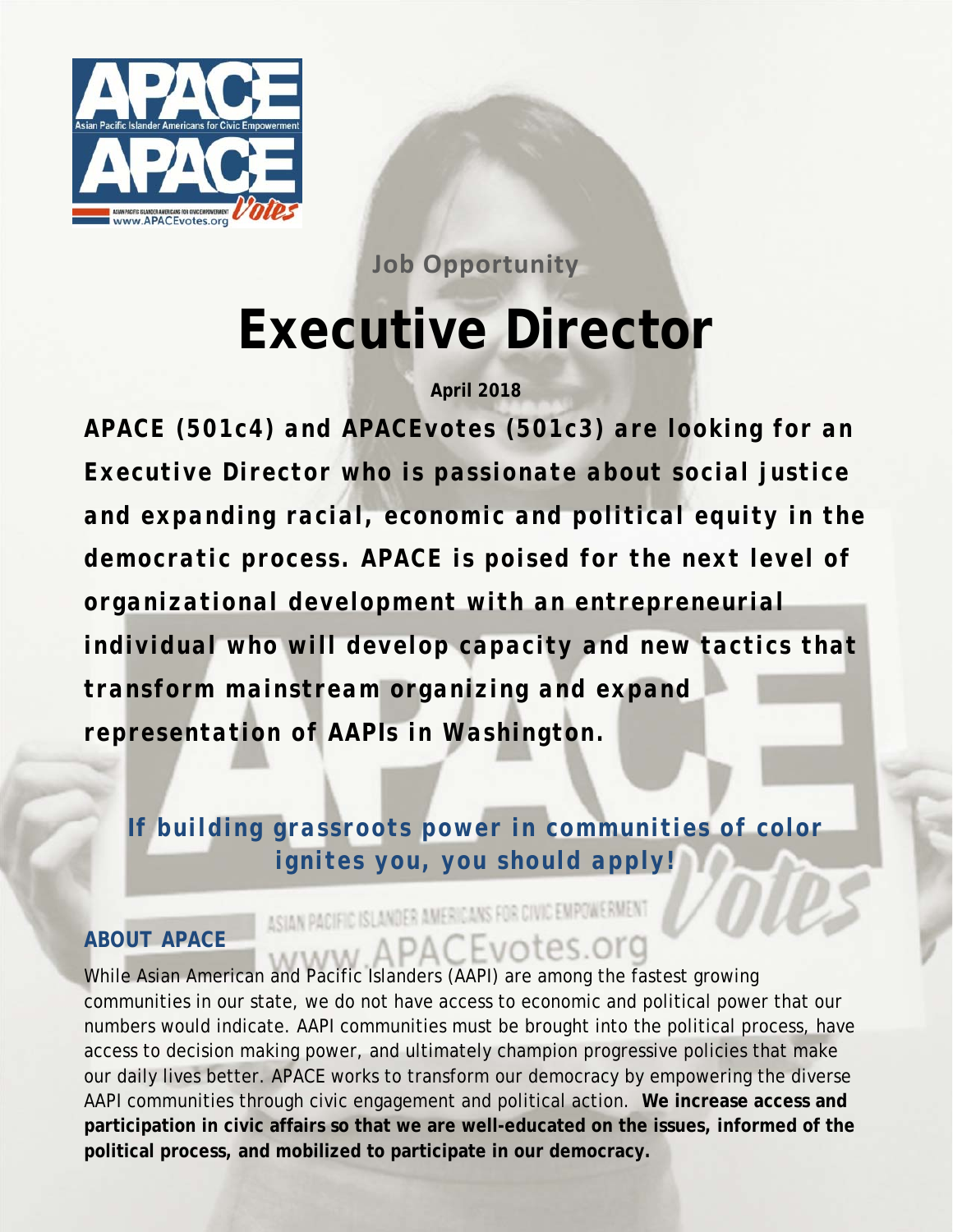# *PRIMARY RESPONSIBILITIES*

The Executive Director is responsible for strategic leadership as well as overall operations and administration of the organization. Key responsibilities include:

#### **Coalition and Relationship Building - 10%**

- Attend coalition meetings and foster strong community partnerships
- Manage external communications that includes an active engagement pipeline year-round for our volunteers, donors and voter targets.

#### **Operations and Internal Infrastructure - 25%**

- Oversee the development, implementation and evaluation of annual work plans
- Develop standard operating procedures and policies
- Manage staff and complete annual performance evaluations
- Develop and oversee annual budgets and Board communication
- Ensure that program activities operate within the defined Memorandum of Understanding between APACE & APACEvotes

#### **Programs - 30 %**

- Provide strategic leadership, planning, execution and evaluation of campaigns, field and data programs
- Supervise the recruitment, training and stewarding of volunteers and interns
- Ensure all campaign and program activities align with APACE's racial equity lens
- Research and execute organizing strategies to reach diverse AAPI communities

#### **Fundraising - 35%**

- Develop annual budget and fundraising plan in partnership with the two Boards of **Directors**
- Prospect, cultivate and steward new individual donors, foundations, key stakeholders and funders
- Manage existing grants and individual donor portfolios
- Support events, research and write grant proposals

The Executive Director reports to APACE (501c4) and APACEvotes (501c3) Boards of Directors.

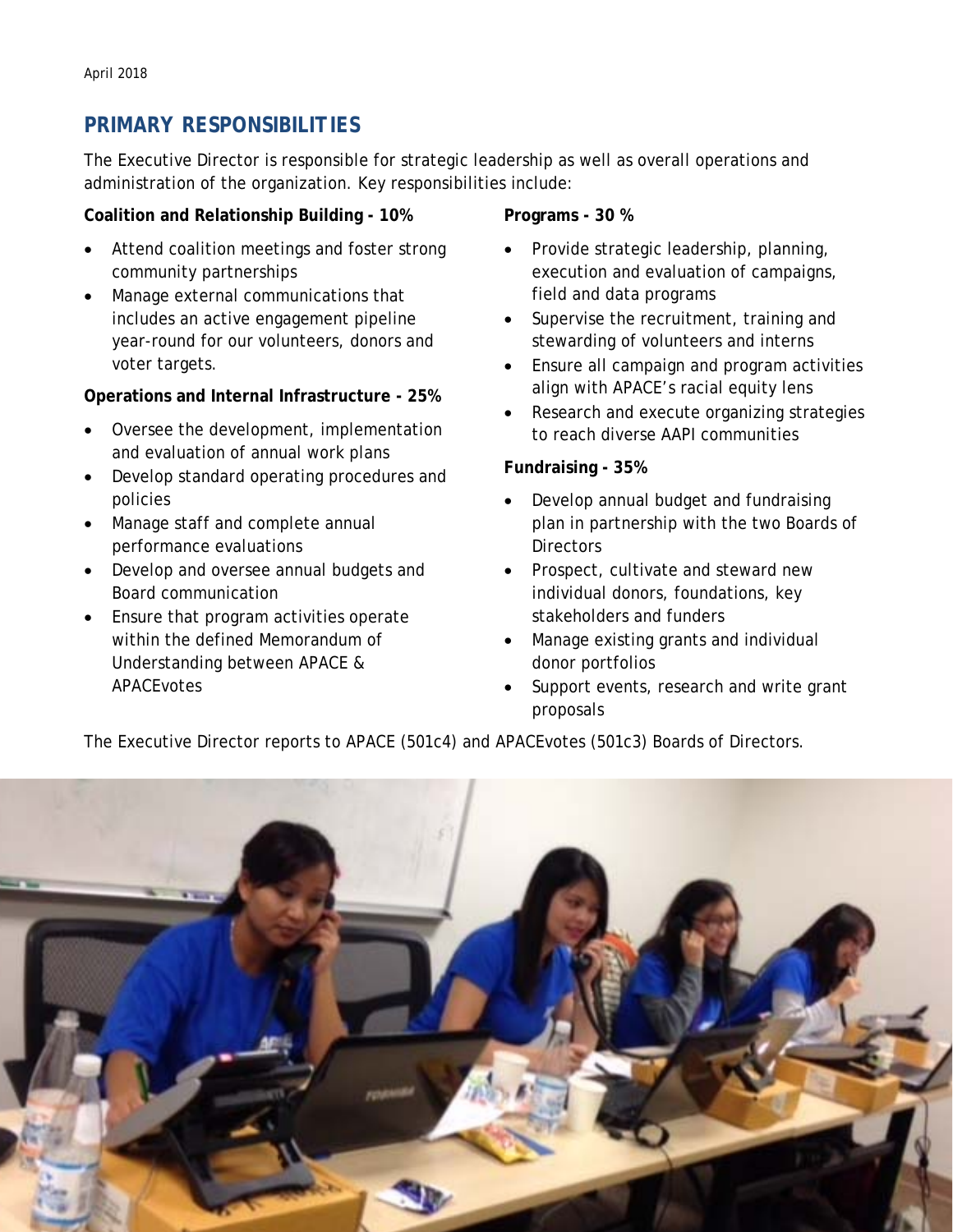# *MINIMUM QUALIFICATIONS*

- At least four years of non-profit or campaign experience
- Two years' experience of demonstrated success in grant writing/fund development
- Prior experience organizing in immigrant, refugee and POC communities
- Experience working with political candidates, policymakers and media
- Deep knowledge of our communities as demonstrated by experience with legislative processes and public policy impacts on AAPI communities
- Highly motivated, entrepreneurial self-starter
- Strong commitment to racial equity and social justice
- Flexibility to accommodate some evening and weekend work
- Access to reliable and flexible transportation and Driver's License

## *PREFERRED QUALIFICATIONS*

- Relevant experience or four-year degree in a related field or
- Bi-lingual skills in AAPI languages

## *SKILLS*

- Understanding IRS rules and management of 501(c3) and 501(c4) organizations
- Understand and ability to manage fiscal sponsorship relationships
- Strong strategic thinking, problem-solving and prioritization
- Understand non-profit HR compliance standards and practices
- Excellent verbal, listening and written communication skills
- Proficiency with Microsoft Office and social media tools, including Facebook and Twitter
- Ability to work independently
- Understanding of integrated civic engagement
- Proficiency with voter data bases, including NRG VAN